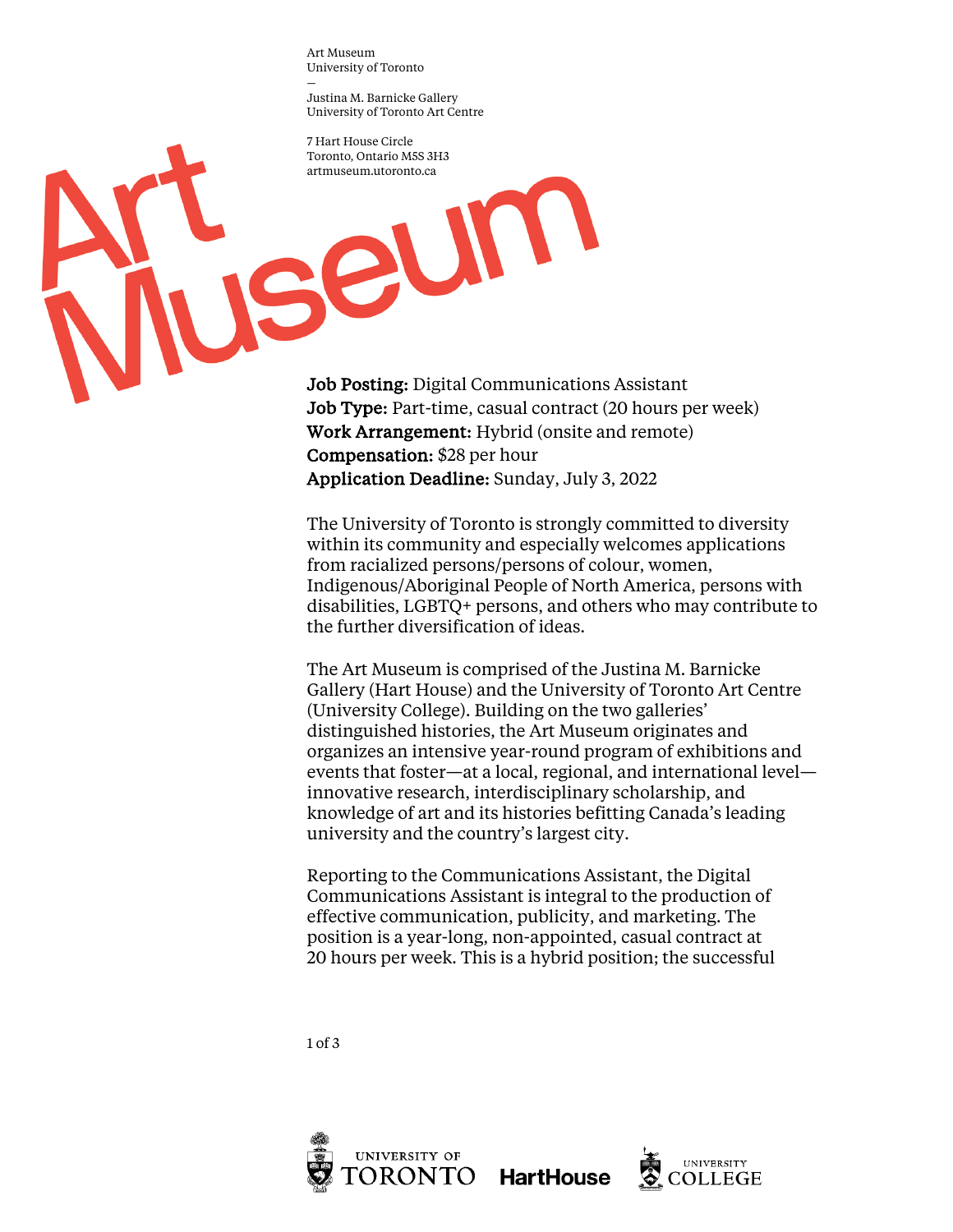Art Museum University of Toronto

— Justina M. Barnicke Gallery University of Toronto Art Centre

candidate will be required to work onsite at the Art Museum offices and remotely.

## Overview of Responsibilities

- Maintain the Art Museum website to ensure content coordinated by the Communications Assistant is current on the existing website templates.
- Collaborate with the Communication Assistant, curatorial, and program staff to produce and implement new website templates.
- Maintain effective social media communications, including the production of exhibitions, programs, and events social media content developed in collaboration with the Communications Assistant.
- Submit exhibition and program listings to multiple media outlets.
- Produce internal wayfinding signage using existing templates for front of house operations.

## Skills Required

- Advanced WordPress content management system skills
- Advanced Adobe Creative Cloud design skills
- Exceptional social media content production and implementation skills

## Experience Required

• Relevant experience in a contemporary visual arts and culture assisting in the preparation and implementation of media communications, publicity, and marketing